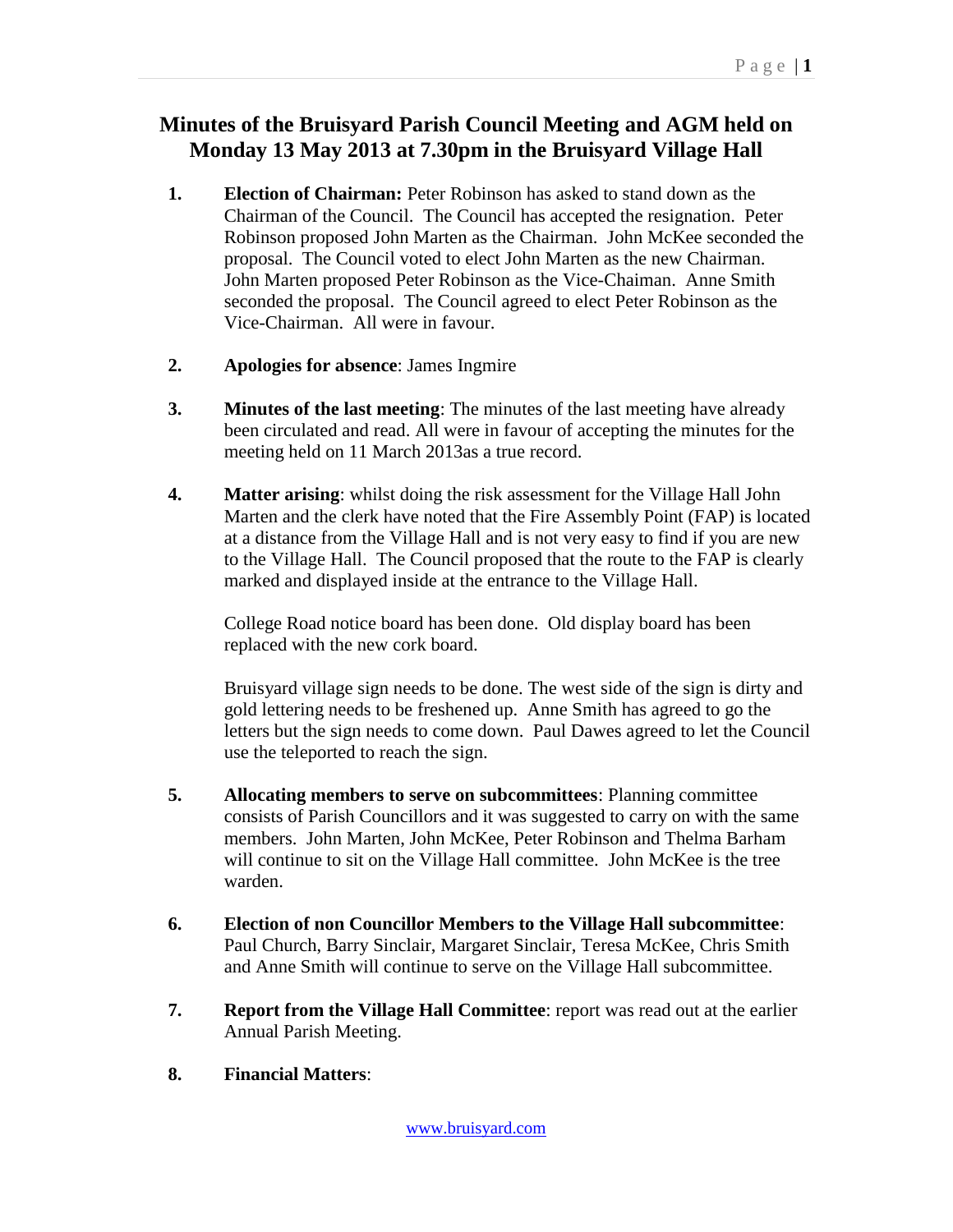John Marten proposed that financial transactions a) to f) were all in order and Peter Robinson seconded this proposal. All Agreed and cheques to SALC, Community Action Suffolk (formerly Suffolk Acre) and parish clerk were duly written and signed.

- a) to pay SALC yearly subscription fee of £ 117.00
- b) to pay Community Action Suffolk (formerly Suffolk ACRE) yearly subscription fee of 30.00
- c) to reimburse parish clerk £32.10 for stationery
- d) to have paid E-On £99.51 for Village Hall electrical bill
- e) to have paid Essex & Suffolk Water £37.71 for Village Hall water bill
- f) to have paid Teresa McKee £45.00 for Village Hall cleaning
- g) the Council approved and signed off the annual accounts for the Parish Council and the Village Hall.
- **9. Park:** grass is growing very fast and needs to be cut weekly. But the question is can the Council afford it? We need to decide whether it is possible to spread the payments between the Council and the Village Hall. Bring it up at the next Village Hall meeting. Bruisyard Road hedge needs doing.
- **10. Risk assessment report and review of insurance**: to be discussed at September meeting.
- **11. Review of Standing orders and financial regulations:** Carry on as we are.
- **12. Suffolk Local Code of Conduct:** this document has been distributed among the Council members who have all read it. Anne Smith proposed to agree to follow Suffolk Local Code of Conduct and Peter Robinson seconded the proposal. Each Council member has been given a copy of the document to keep**.**

## **13. Dates of 2013-2014 meetings**

Monday 8 July 2013 at 7.30pm Monday 9 September 2013 at 7.30pm Monday 11 November 2013 at 7.30pm Monday 13 January 2014 at 7.30pm Monday 10 March 2014 at 7.30pm Monday 12 May 2014: 7.00pm Annual Parish meeting; 7.30pm Parish Council AGM

## **14. Any other business**

James Ingmire has missed the last three meetings of the Parish Council. Parish Clerk to check with SALC how many meetings can the councillor miss before he is asked to resign from the Committee?